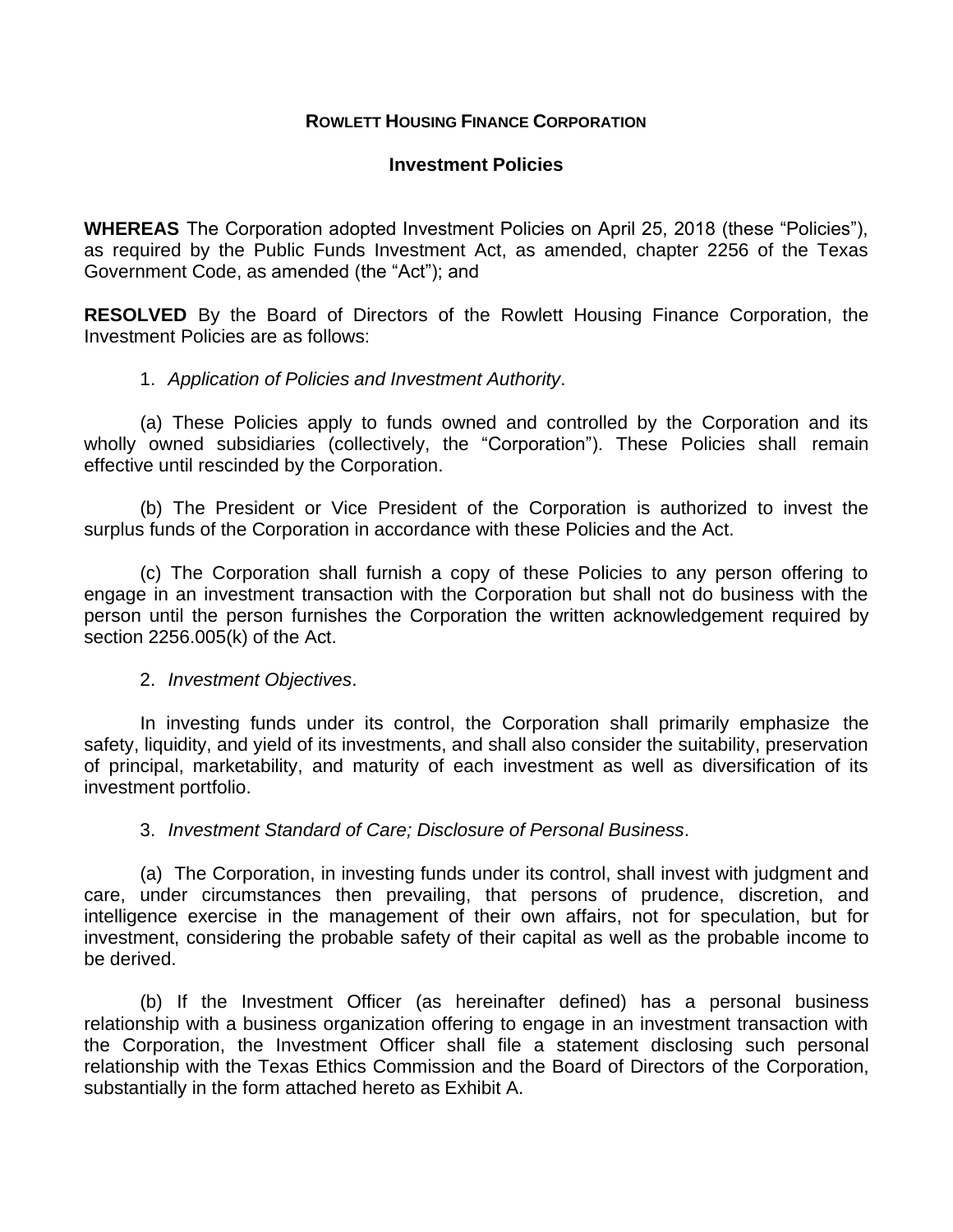(c) If the Investment Officer of the Corporation is related within the second degree by affinity or consanguinity, as determined under Chapter 573, Texas Government Code, to an individual seeking to sell an investment to the Corporation, the Investment Officer shall file a statement disclosing such relationship with the Texas Ethics Commission and the Board of Directors of the Corporation, substantially in the form attached hereto as Exhibit B.

#### 4. *Authorized Investments*.

(a) The Corporation may invest the surplus funds under its control in:

(1) obligations of the United States, its agencies or instrumentalities;

(2) direct obligations of the State of Texas, its agencies or instrumentalities;

(3) obligations the principal and interest of which are unconditionally guaranteed, insured, or backed by the full faith and credit of this state or the United States or their respective agencies and instrumentalities;

(4) collateralized mortgage obligations directly issued by an agency or instrumentality of the United States, the underlying security for which is guaranteed by an agency or instrumentality of the United States;

(5) obligations of this or other states and their agencies, and of counties, cities, and other political subdivisions of these states, if the obligations are rated not less than A or its equivalent as to investment quality by a nationally recognized investment rating firm;

(6) certificates of deposit issued by state or national banks or savings banks domiciled in this state and guaranteed or insured by the Federal Deposit Insurance Corporation or its successor or secured by the pledge of obligations described in subdivisions (1) through (5);

(7) money market mutual funds regulated by the Securities & Exchange Commission, with a dollar weighted average portfolio maturity of 60 days or less that fully invest dollar-for-dollar all funds without sales commissions or loads and, whose investment objectives include seeking to maintain a stable net asset value of \$1 per share.

(8) a public funds investment pool, if it satisfies the requirements of sections 2256.016 and 2256.019 of the Act; or

(9) any other type of investment in which the Corporation's funds may be invested under the Act.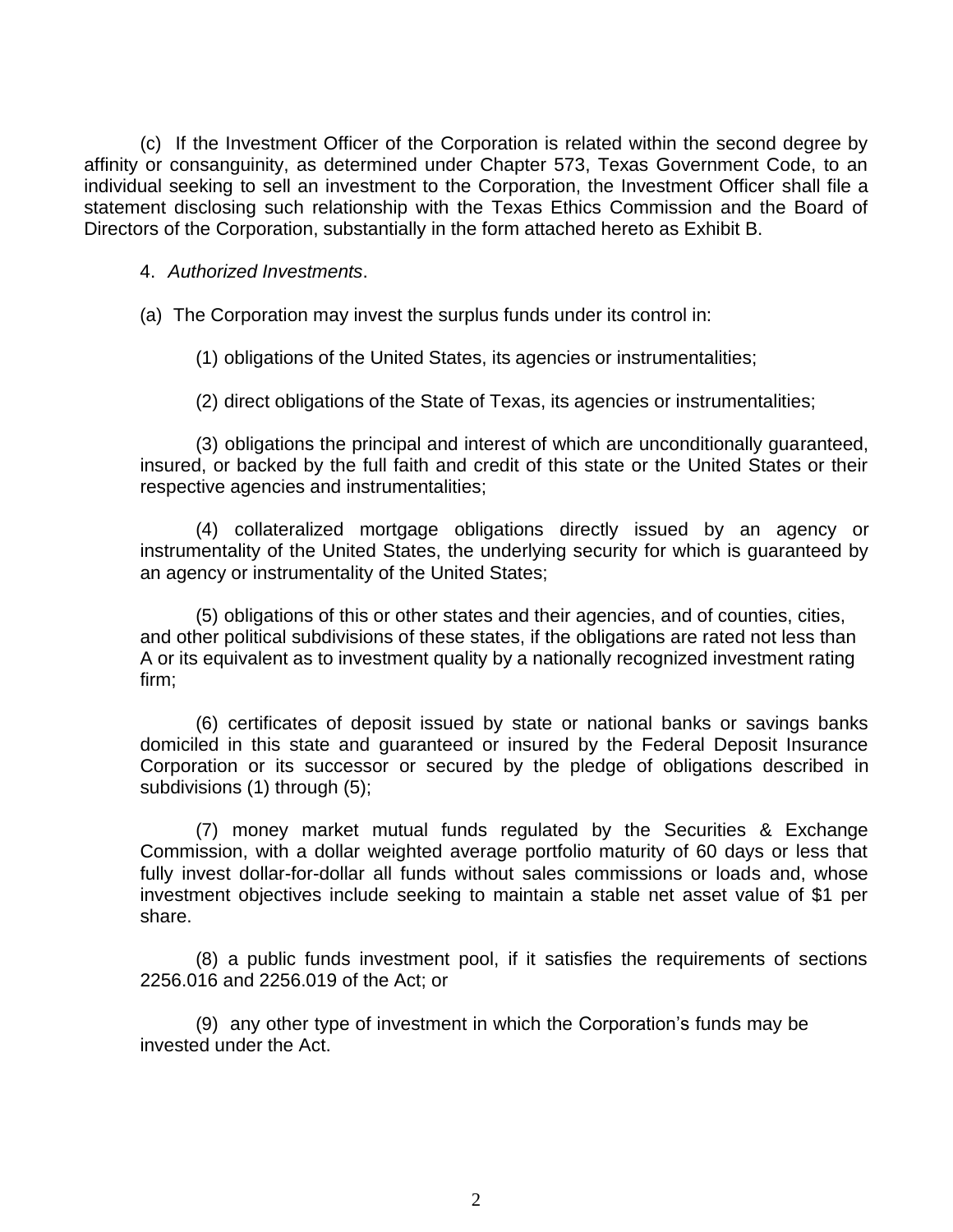(b) The Corporation shall settle all securities transactions, except those involving investment pool funds, on a delivery versus payment basis.

(c) The Corporation is not required (except as provided in Section 4(d) hereof, to liquidate investments that no longer qualify as authorized investments under the Act or these Policies, if at the time such investment was purchased, such investment qualified under these Policies and the Act.

(d) An investment that requires a minimum rating under these Policies or under the Act does not qualify as an authorized investment during the period the investment does not have the minimum rating. The Corporation shall take all prudent measures that are consistent with these Policies to liquidate an investment that does not have the minimum rating.

# 5. *Investment Officer*.

(a) The Board of Directors shall appoint an investment officer (the "Investment Officer"), who serves at the pleasure of the Board, to advise the Board of Directors in investing the surplus funds under the control of the Corporation, to periodically monitor the market price of the Corporation's investments, and to carry out the other duties imposed by the Corporation's Investment Policies and the Act. In carrying out his or her duties, the investment officer shall exercise the judgment and care, under prevailing circumstances, that a prudent person would exercise in the management of the person's own affairs.

(b) The Investment Officer shall attend 10 hours of training relating to investment responsibilities conducted by an independent source approved by the Board of Directors within 12 months after taking office or assuming duties and in any case not less than once in a 2-year period.

# *6. Quarterly Rep*orts.

The investment officer shall furnish the Board of Directors each fiscal quarter with a written report on the status of investments under the Corporation's control. The report must include at a minimum the information required by the Act; provided, however, that if the Corporation owns any investments other than money market mutual funds, investment pools or accounts offered by its depository bank in the form of certificates of deposit, money market accounts or similar accounts, the reports prepared by the Investment Officer under this Section 6 shall be formally reviewed at least annually by an independent auditor, and the result of the review shall be reported to the Board of Directors by such auditor.

# *7. Annual Review of Investments and Compliance Audit*.

The Board of Directors shall annually review these Policies and the Corporation's investment strategy and objectives. It shall also direct its auditor, in conjunction with preparation of the Corporation's annual financial audit, to perform a compliance audit of management controls on the Corporation's investments and adherence to the Corporation's Investment Policies and the Act.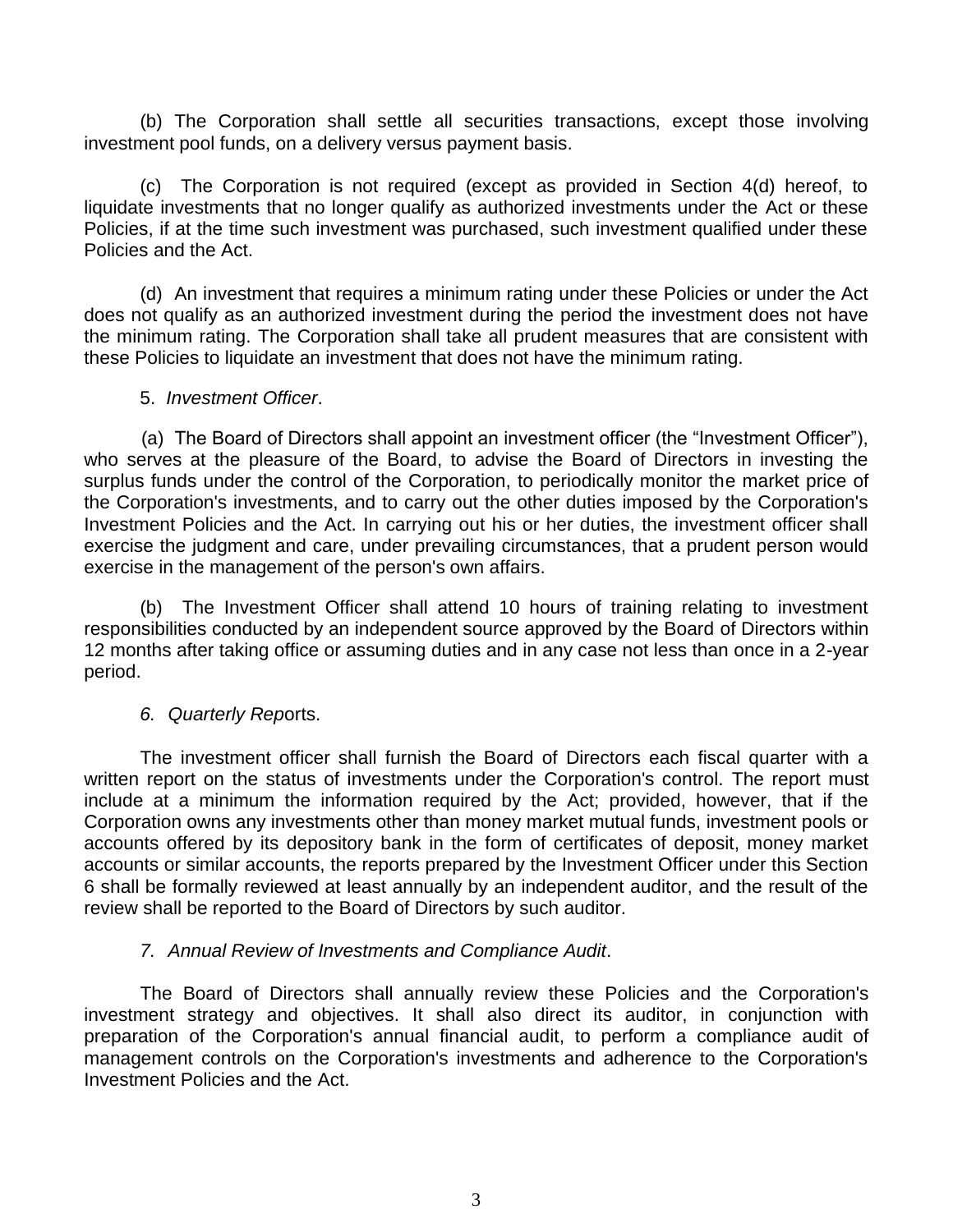# B, Construction and lnterpretation.

These Policies are to be construed liberally to give the Corporation and the lnvestment Officer the broadest discretion possible in investing Corporation funds within the requirements of the Act.

Adopted April 25, 2018. Amended May 19,2021. Re-adopted June 15, 2022.

President Karl Crawley

Attest:

Secretary<br>Rick Sheffield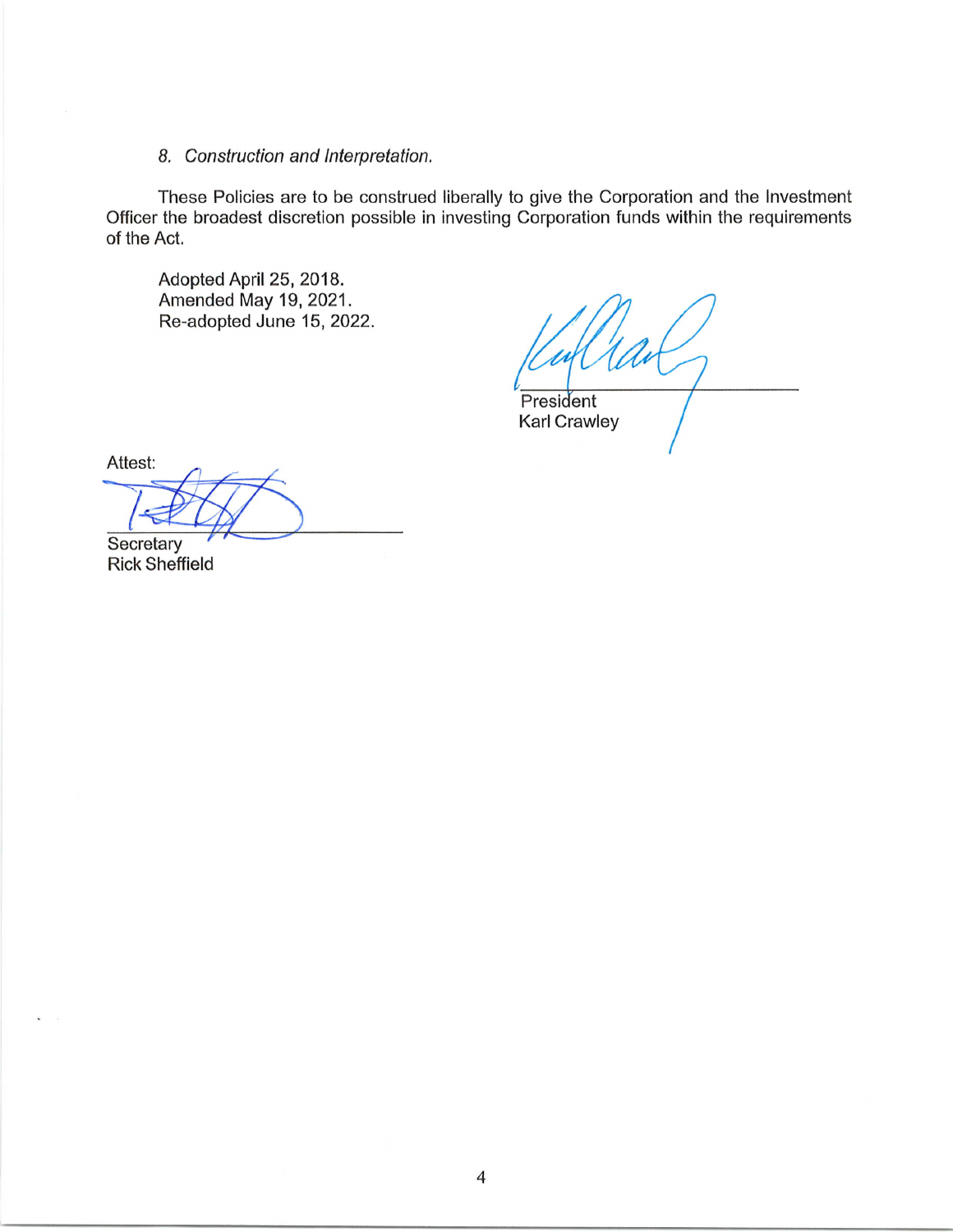# **EXHIBIT A**

#### **DISCLOSURE OF REQUIRED PERSONAL BUSINESS INTEREST FORM**

Date

Texas Ethics Commission [Insert Current Address]

Dear Sir or Madam:

This letter is a disclosure statement to comply with the Public Funds Investment Act, Texas Government Code, Section 2256.005(i).

[Name of Broker/Dealer Firm] has offered to engage in an investment transaction with the Rowlett Housing Finance Corporation. As the Investment Officer of the Rowlett Housing Finance Corporation, I hereby disclose that I use [Name of Broker/Dealer Firm] for personal investment transactions.

Sincerely,

Signature of Rowlett HFC Investment **Officer** 

Name of Rowlett HFC Investment **Officer** 

cc: Rowlett HFC Board of Directors